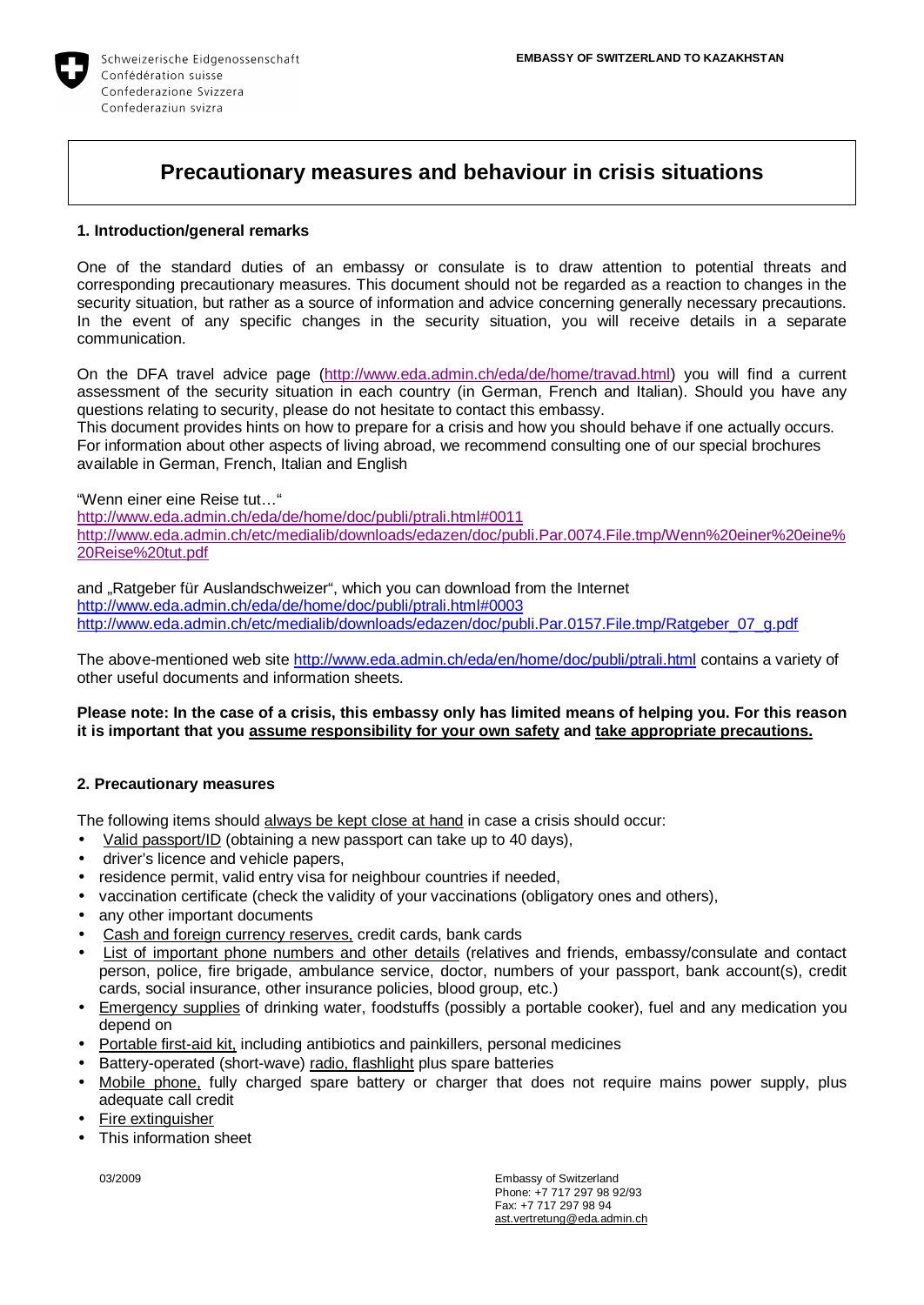You can minimise the risk of damage or losses by taking certain precautions:

- Have your house and its installations and household systems inspected for safety (resistance to earthquakes, fire, flooding and storms), and be sure to install smoke detectors/fire alarms.
- Ensure that all walls, doors and windows are properly burglar-proofed and if necessary hire the services of a security firm.
- Pre-arrange a meeting place with your family to be used in case access to your house should be cut off.
- Find out about escape routes to the border, the nearest shelter and the nearest assembly area.
- Make sure you have all necessary vaccinations.
- Plan for the possibility that you will have to leave pets behind in case of evacuation.
- Find out about other safety precautions (e.g. [www.svv.ch](http://www.svv.ch) > Konsumenteninfo > Prävention, [www.bag.admin.ch,](http://www.bag.admin.ch) [www.seismo.ethz.ch](http://www.seismo.ethz.ch) > Info, [www.who.int,](http://www.who.int) [www.fema.gov](http://www.fema.gov), [www.travel.state.gov/travel](http://www.travel.state.gov/travel), [www.danger.mongabay.com,](http://www.danger.mongabay.com) [www.gfz-potsdam.de,](http://www.gfz-potsdam.de) [www.safecanada.ca](http://www.safecanada.ca) > Conseils pour les individus et leur famille / Self-Help Advice for Families and Individuals, [www.ready.gov](http://www.ready.gov)).

Crises can give rise to major material losses, so be sure to take the necessary precautions:

- Soliswiss insurance against loss of means of existence due to political crises
- Building and contents insurance including disaster cover (be sure to frequently update the inventory of contents!)
- Health, accident and/or travel insurance, including cover for medical treatment abroad and repatriation, and/or membership of REGA rescue service ([www.rega.ch\)](http://www.rega.ch)
- Keep copies of important documents (passports, insurance policies, contracts, inventories, pension card, CV, etc.) in a safe place, e.g. with relatives in Switzerland

It is also advisable to:

- Take out life insurance
- Grant power of attorney to your spouse or partner
- Have your will kept in a safe place (e.g. deposited at the embassy/consulate or with a solicitor in Switzerland)

Notify the embassy about changes of address and phone numbers (including mobile phones), e-mail addresses, etc., so that you can be contacted without delay in case of an emergency.

### **3. Behaviour in the event of an impending crisis**

When the first signs of a developing crisis become apparent, ensure that you have taken all necessary precautionary measures. Notify the embassy about any visitors arriving from Switzerland, or ask them to complete the registration form for persons in transit (which is posted on the embassy web site if the threat of a crisis increases), and send it to the embassy. You should also notify the latter about any temporary periods of absence from the country.

In the event of an immediate threat, the embassy may issue cover letters to protect Swiss property against confiscation, wrongful seizure, requisition, damage and other harmful occurrences by identifying it as such.

Crises can escalate very rapidly, with the result that escape routes may be blocked and (safe) evacuation may become impossible. If evacuation becomes necessary, this is usually associated with high risk and you will only be able to take the barest of necessities with you. Switzerland does not have troops at its disposal for assisting with the evacuation of its citizens from foreign countries, and this means it has to rely on the goodwill and assistance of friendly states.

If the situation grows increasingly hazardous, wherever possible it is best to make your own way out of the country while this is still possible, though certainly not later than after the embassy/consulate issues the necessary recommendations. A recommendation to evacuate will normally only be made if this is unavoidable in view of the existing circumstances and expected developments, and as long as circumstances permit, the procedure comprises three stages:

- Alarm level 1: Recommendation to send family members out of the country, if there are clear indications of an impending breakdown of law and order.
- Alarm level 2: Recommendation to leave the country independently, if law and order are on the verge of collapse but it is still possible to leave in safety.
- Alarm level 3: Recommendation to participate in organised evacuation, if it becomes dangerous to remain in the country and it is no longer possible to leave safely without assistance.